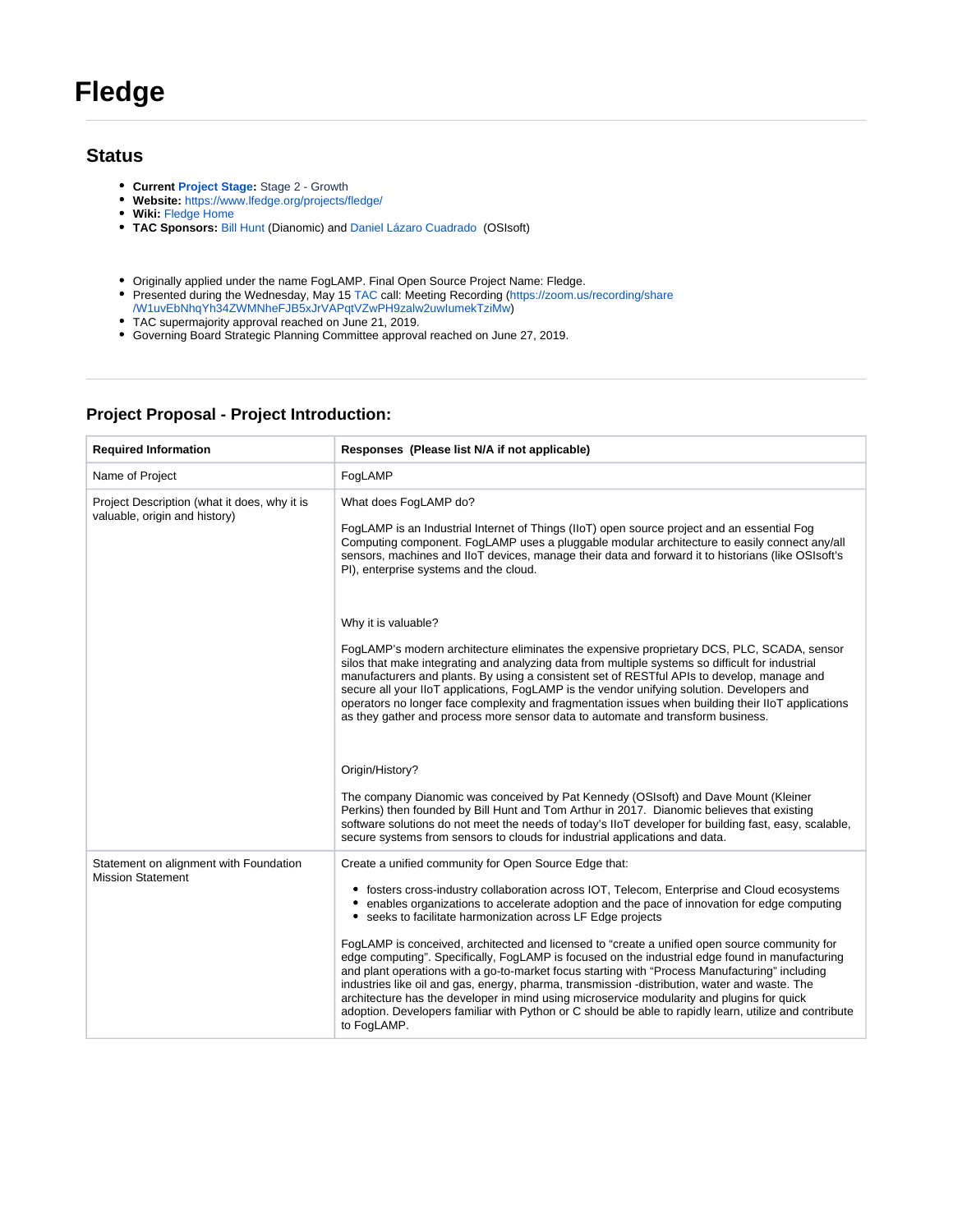| High level assessment of project synergy<br>with existing projects under LF Edge,<br>including how the project compliments<br>/overlaps with existing projects, and potential<br>ways to harmonize over time. Responses<br>may be included both here and/or in<br>accompanying documentation. | FogLAMP is working closing with Zededa and project Eve. We also see many opportunities with<br>Akraino since our verticals are starting to roll out 5G and private LTE networks.<br>EdgeX and FogLAMP seem to have overlap from a feature perspective but we are not sure how<br>much exists from a market perspective. In industrial plants, control systems (SCADA, PLCs, DCSs,<br>CNC, etc) are very secure and expensive systems. Their life expectancy is measured in<br>decades. For this reason, FogLAMP avoids control features similar to brown field<br>historians. EdgeX has extensive control features so it is likely focused on markets where data mgt<br>and integrated control are required |                                                  |                      |  |
|-----------------------------------------------------------------------------------------------------------------------------------------------------------------------------------------------------------------------------------------------------------------------------------------------|-------------------------------------------------------------------------------------------------------------------------------------------------------------------------------------------------------------------------------------------------------------------------------------------------------------------------------------------------------------------------------------------------------------------------------------------------------------------------------------------------------------------------------------------------------------------------------------------------------------------------------------------------------------------------------------------------------------|--------------------------------------------------|----------------------|--|
| Link to <i>current</i> Code of Conduct                                                                                                                                                                                                                                                        |                                                                                                                                                                                                                                                                                                                                                                                                                                                                                                                                                                                                                                                                                                             | http://dianomic.com/contributor-code-of-conduct/ |                      |  |
| Sponsor from TAC, if identified (a sponsor                                                                                                                                                                                                                                                    | <b>Bill Hunt, Dianomic</b>                                                                                                                                                                                                                                                                                                                                                                                                                                                                                                                                                                                                                                                                                  |                                                  |                      |  |
| helps mentor projects)                                                                                                                                                                                                                                                                        | Daniel Lazaro, OSIsoft                                                                                                                                                                                                                                                                                                                                                                                                                                                                                                                                                                                                                                                                                      |                                                  |                      |  |
| Project license                                                                                                                                                                                                                                                                               | Apache 2                                                                                                                                                                                                                                                                                                                                                                                                                                                                                                                                                                                                                                                                                                    |                                                  |                      |  |
| Source control (GitHub by default)                                                                                                                                                                                                                                                            | https://github.com/foglamp/FogLAMP                                                                                                                                                                                                                                                                                                                                                                                                                                                                                                                                                                                                                                                                          |                                                  |                      |  |
| Issue tracker (GitHub by default)                                                                                                                                                                                                                                                             | https://github.com/foglamp/FogLAMP                                                                                                                                                                                                                                                                                                                                                                                                                                                                                                                                                                                                                                                                          |                                                  |                      |  |
| External dependencies (including licenses)                                                                                                                                                                                                                                                    | Package                                                                                                                                                                                                                                                                                                                                                                                                                                                                                                                                                                                                                                                                                                     | Provider                                         | Licence              |  |
|                                                                                                                                                                                                                                                                                               | boost libraries                                                                                                                                                                                                                                                                                                                                                                                                                                                                                                                                                                                                                                                                                             | https://www.boost.org/users/license.html         | <b>Boost Licence</b> |  |
|                                                                                                                                                                                                                                                                                               | rapidjson                                                                                                                                                                                                                                                                                                                                                                                                                                                                                                                                                                                                                                                                                                   | Tencent                                          | MIT                  |  |
|                                                                                                                                                                                                                                                                                               | Simple-Web-Server                                                                                                                                                                                                                                                                                                                                                                                                                                                                                                                                                                                                                                                                                           | Ole Christian Eidheim                            | MIT                  |  |
|                                                                                                                                                                                                                                                                                               | libssl-dev                                                                                                                                                                                                                                                                                                                                                                                                                                                                                                                                                                                                                                                                                                  | openssl.org                                      | Apache 2.0           |  |
|                                                                                                                                                                                                                                                                                               | libuuid                                                                                                                                                                                                                                                                                                                                                                                                                                                                                                                                                                                                                                                                                                     |                                                  | <b>BSD</b>           |  |
|                                                                                                                                                                                                                                                                                               | libpq-dev                                                                                                                                                                                                                                                                                                                                                                                                                                                                                                                                                                                                                                                                                                   | PostgreSQL                                       | PostgreSQL           |  |
|                                                                                                                                                                                                                                                                                               | libz-dev                                                                                                                                                                                                                                                                                                                                                                                                                                                                                                                                                                                                                                                                                                    | http://zlib.net/                                 | None                 |  |
|                                                                                                                                                                                                                                                                                               | python-dbus                                                                                                                                                                                                                                                                                                                                                                                                                                                                                                                                                                                                                                                                                                 |                                                  | MIT                  |  |
|                                                                                                                                                                                                                                                                                               | python3-dev                                                                                                                                                                                                                                                                                                                                                                                                                                                                                                                                                                                                                                                                                                 |                                                  | <b>PSF</b>           |  |
|                                                                                                                                                                                                                                                                                               | aiohttp                                                                                                                                                                                                                                                                                                                                                                                                                                                                                                                                                                                                                                                                                                     |                                                  | Apache 2.0           |  |
|                                                                                                                                                                                                                                                                                               | aiphttp_cors                                                                                                                                                                                                                                                                                                                                                                                                                                                                                                                                                                                                                                                                                                |                                                  | Apache 2.0           |  |
|                                                                                                                                                                                                                                                                                               | chardet                                                                                                                                                                                                                                                                                                                                                                                                                                                                                                                                                                                                                                                                                                     |                                                  | <b>LGPL</b>          |  |
|                                                                                                                                                                                                                                                                                               | pyjwt                                                                                                                                                                                                                                                                                                                                                                                                                                                                                                                                                                                                                                                                                                       |                                                  | MIT                  |  |
|                                                                                                                                                                                                                                                                                               | pyjq                                                                                                                                                                                                                                                                                                                                                                                                                                                                                                                                                                                                                                                                                                        |                                                  | MIT                  |  |
| Release methodology and mechanics                                                                                                                                                                                                                                                             | Agile                                                                                                                                                                                                                                                                                                                                                                                                                                                                                                                                                                                                                                                                                                       |                                                  |                      |  |
|                                                                                                                                                                                                                                                                                               | 6 week Sprints                                                                                                                                                                                                                                                                                                                                                                                                                                                                                                                                                                                                                                                                                              |                                                  |                      |  |
| Names of initial committers, if different from<br>those submitting proposal                                                                                                                                                                                                                   |                                                                                                                                                                                                                                                                                                                                                                                                                                                                                                                                                                                                                                                                                                             |                                                  |                      |  |
| Current number of code contributors to<br>proposed project                                                                                                                                                                                                                                    | 26                                                                                                                                                                                                                                                                                                                                                                                                                                                                                                                                                                                                                                                                                                          |                                                  |                      |  |
| Current number of organizations contributing                                                                                                                                                                                                                                                  | Dianomic                                                                                                                                                                                                                                                                                                                                                                                                                                                                                                                                                                                                                                                                                                    |                                                  |                      |  |
| to proposed project                                                                                                                                                                                                                                                                           | OSIsoft                                                                                                                                                                                                                                                                                                                                                                                                                                                                                                                                                                                                                                                                                                     |                                                  |                      |  |
|                                                                                                                                                                                                                                                                                               | JEA                                                                                                                                                                                                                                                                                                                                                                                                                                                                                                                                                                                                                                                                                                         |                                                  |                      |  |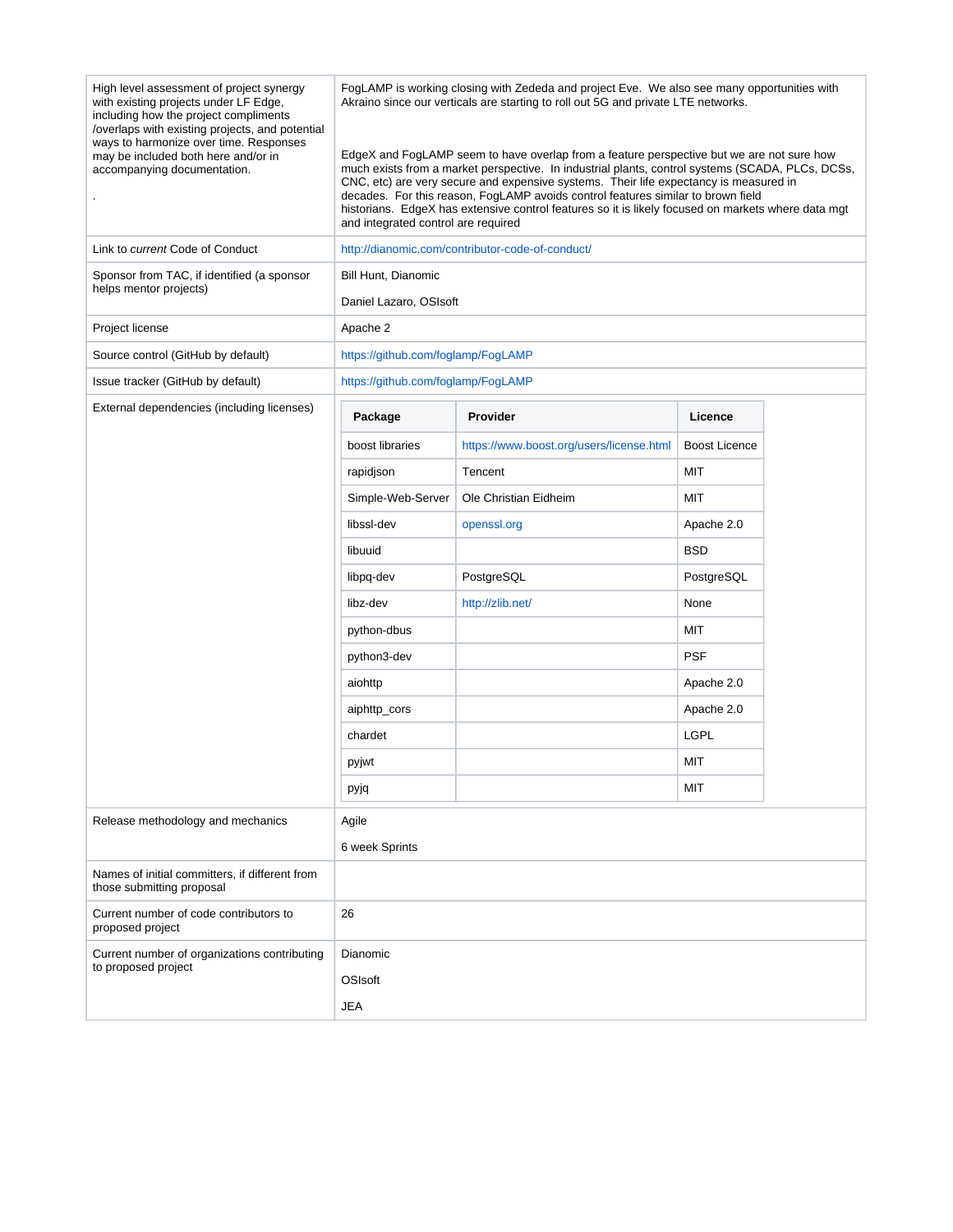| Briefly describe the project's leadership team                                                                                                                                                                                                                                    | Bill Hunt, Co-founder/CTO Dianomic                                                                                                                                                                                                                                                                                                                                                                                                                                                                                                                                                                                                                                                                                                                                                                                                                                                                                                                                                                                                                                                                                                                                                                                                                                      |
|-----------------------------------------------------------------------------------------------------------------------------------------------------------------------------------------------------------------------------------------------------------------------------------|-------------------------------------------------------------------------------------------------------------------------------------------------------------------------------------------------------------------------------------------------------------------------------------------------------------------------------------------------------------------------------------------------------------------------------------------------------------------------------------------------------------------------------------------------------------------------------------------------------------------------------------------------------------------------------------------------------------------------------------------------------------------------------------------------------------------------------------------------------------------------------------------------------------------------------------------------------------------------------------------------------------------------------------------------------------------------------------------------------------------------------------------------------------------------------------------------------------------------------------------------------------------------|
| and decision-making process                                                                                                                                                                                                                                                       | Mark Riddoch, Chief Architect Dianomic                                                                                                                                                                                                                                                                                                                                                                                                                                                                                                                                                                                                                                                                                                                                                                                                                                                                                                                                                                                                                                                                                                                                                                                                                                  |
|                                                                                                                                                                                                                                                                                   | Richard Beeson, CTO OSIsoft                                                                                                                                                                                                                                                                                                                                                                                                                                                                                                                                                                                                                                                                                                                                                                                                                                                                                                                                                                                                                                                                                                                                                                                                                                             |
|                                                                                                                                                                                                                                                                                   |                                                                                                                                                                                                                                                                                                                                                                                                                                                                                                                                                                                                                                                                                                                                                                                                                                                                                                                                                                                                                                                                                                                                                                                                                                                                         |
|                                                                                                                                                                                                                                                                                   | Original architecture and feature set for FogLAMP 1.0 was a joint project between OSIsoft and<br>Dianomic.                                                                                                                                                                                                                                                                                                                                                                                                                                                                                                                                                                                                                                                                                                                                                                                                                                                                                                                                                                                                                                                                                                                                                              |
|                                                                                                                                                                                                                                                                                   | FogLAMP's current roadmap prioritization follows typical product life-cycle best practices taking<br>inputs from users, community, customers, prospects, partners and contributors. Some features<br>have been the result of professional service engagements with Dianomic that will generally get a<br>high priority.                                                                                                                                                                                                                                                                                                                                                                                                                                                                                                                                                                                                                                                                                                                                                                                                                                                                                                                                                 |
| Preferred maturity level (see stages here)                                                                                                                                                                                                                                        | FogLAMP is applying for stage 2 maturity. It may be stage 3 since it has production deployments<br>and referenceable customers. See solution papers and videos.                                                                                                                                                                                                                                                                                                                                                                                                                                                                                                                                                                                                                                                                                                                                                                                                                                                                                                                                                                                                                                                                                                         |
|                                                                                                                                                                                                                                                                                   | https://dianomic.com/solutions/aircraft-manufacturing/                                                                                                                                                                                                                                                                                                                                                                                                                                                                                                                                                                                                                                                                                                                                                                                                                                                                                                                                                                                                                                                                                                                                                                                                                  |
|                                                                                                                                                                                                                                                                                   | https://dianomic.com/solutions/electric-transmission-distribution/                                                                                                                                                                                                                                                                                                                                                                                                                                                                                                                                                                                                                                                                                                                                                                                                                                                                                                                                                                                                                                                                                                                                                                                                      |
| For Projects applying at the Growth (Phase<br>2) or Impact Stage (Phase 3), please outline<br>how your project successfully meets<br>/exceeds the requirements as defined under<br>each category. Responses may be included<br>both here and/or in accompanying<br>documentation. | Stage 2 Requirements<br>• Development of a growth plan, to be done in conjunction with their project mentor(s) at the<br>TAC.<br>$\bullet$ Yes<br>Document that it is being used in POCs.<br>• https://dianomic.com/solutions/aircraft-manufacturing/<br>• https://dianomic.com/solutions/electric-transmission-distribution/<br>Demonstrate a substantial ongoing flow of commits and merged contributions.<br>٠<br>• Total commits: 11,579.<br>• Commits since January 2019: 3,241.<br>• Commits in last 30 days: 941.<br>• Demonstrate that the current level of community participation is sufficient to meet the goals<br>outlined in the growth plan.<br>• Dianomic has 11 contributors working full time the remaining 15 are outside of Dianomic.<br>Demonstrate evidence of, or a plan for, interoperability, compatibility or extension to other LF<br>Edge Projects.<br>• Project Eve Demo<br>Since these metrics can vary significantly depending on the type, scope and size of a project,<br>the TAC has final judgement over the level of activity that is adequate to meet these criteria.<br>$\bullet$ ok<br>Receive a two-thirds supermajority vote of the TAC and a majority vote of the Governing<br>Board to move to Growth Stage.<br>$\bullet$ ok |
| List of project's official communication<br>channels (slack, irc, mailing lists)                                                                                                                                                                                                  | groups.google.com/forum/#!forum/foglamp                                                                                                                                                                                                                                                                                                                                                                                                                                                                                                                                                                                                                                                                                                                                                                                                                                                                                                                                                                                                                                                                                                                                                                                                                                 |
| Link to project's website                                                                                                                                                                                                                                                         | https://github.com/foglamp                                                                                                                                                                                                                                                                                                                                                                                                                                                                                                                                                                                                                                                                                                                                                                                                                                                                                                                                                                                                                                                                                                                                                                                                                                              |
|                                                                                                                                                                                                                                                                                   | https://dianomic.com/                                                                                                                                                                                                                                                                                                                                                                                                                                                                                                                                                                                                                                                                                                                                                                                                                                                                                                                                                                                                                                                                                                                                                                                                                                                   |
| Links to social media accounts                                                                                                                                                                                                                                                    | https://www.facebook.com/Dianomic-243749069484821/                                                                                                                                                                                                                                                                                                                                                                                                                                                                                                                                                                                                                                                                                                                                                                                                                                                                                                                                                                                                                                                                                                                                                                                                                      |
|                                                                                                                                                                                                                                                                                   | https://www.linkedin.com/company/dianomic/about/                                                                                                                                                                                                                                                                                                                                                                                                                                                                                                                                                                                                                                                                                                                                                                                                                                                                                                                                                                                                                                                                                                                                                                                                                        |
|                                                                                                                                                                                                                                                                                   | https://twitter.com/DianomicSystems                                                                                                                                                                                                                                                                                                                                                                                                                                                                                                                                                                                                                                                                                                                                                                                                                                                                                                                                                                                                                                                                                                                                                                                                                                     |
|                                                                                                                                                                                                                                                                                   | https://www.crunchbase.com/organization/dianomic                                                                                                                                                                                                                                                                                                                                                                                                                                                                                                                                                                                                                                                                                                                                                                                                                                                                                                                                                                                                                                                                                                                                                                                                                        |
| Existing financial sponsorship                                                                                                                                                                                                                                                    | Dianomic Inc.                                                                                                                                                                                                                                                                                                                                                                                                                                                                                                                                                                                                                                                                                                                                                                                                                                                                                                                                                                                                                                                                                                                                                                                                                                                           |
| Infrastructure needs or requests                                                                                                                                                                                                                                                  | None                                                                                                                                                                                                                                                                                                                                                                                                                                                                                                                                                                                                                                                                                                                                                                                                                                                                                                                                                                                                                                                                                                                                                                                                                                                                    |
| <b>Currently Supported Architecture</b>                                                                                                                                                                                                                                           | ARM, x86                                                                                                                                                                                                                                                                                                                                                                                                                                                                                                                                                                                                                                                                                                                                                                                                                                                                                                                                                                                                                                                                                                                                                                                                                                                                |
| <b>Planned Architecture Support</b>                                                                                                                                                                                                                                               | GPU/TPU processing ML (example), Camera feed example: Infrared                                                                                                                                                                                                                                                                                                                                                                                                                                                                                                                                                                                                                                                                                                                                                                                                                                                                                                                                                                                                                                                                                                                                                                                                          |
| Project logo in svg format (see https://github.<br>com/lf-edge/lfedge-landscape#logos for<br>guidelines)                                                                                                                                                                          | Coming soon                                                                                                                                                                                                                                                                                                                                                                                                                                                                                                                                                                                                                                                                                                                                                                                                                                                                                                                                                                                                                                                                                                                                                                                                                                                             |
| Trademark status                                                                                                                                                                                                                                                                  | N/A                                                                                                                                                                                                                                                                                                                                                                                                                                                                                                                                                                                                                                                                                                                                                                                                                                                                                                                                                                                                                                                                                                                                                                                                                                                                     |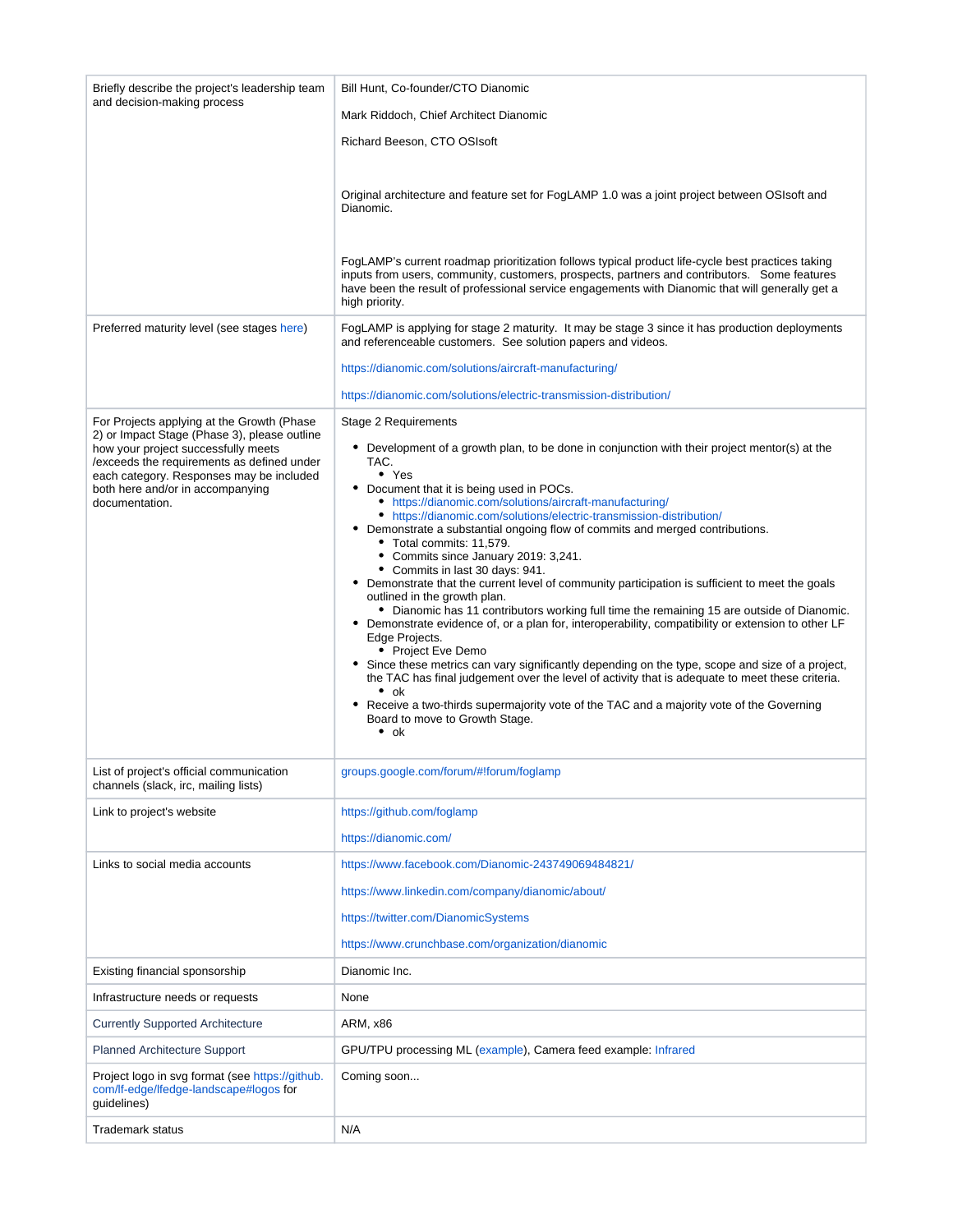| Does the project have a Core Infrastructure<br>Initiative security best practices badge?<br>(See: https://bestpractices.coreinfrastructure.<br>org) | No |
|-----------------------------------------------------------------------------------------------------------------------------------------------------|----|
| Any additional information the TAC and<br>Board should take into consideration when<br>reviewing your proposal?                                     | No |

## **Stage 1: At Large Projects (formerly 'Sandbox')**

| <b>Criteria</b>                                                                                        | Data                       |
|--------------------------------------------------------------------------------------------------------|----------------------------|
| 2 TAC sponsors to champion the project & provide mentorship as needed                                  | <b>Bill Hunt, Dianomic</b> |
|                                                                                                        | Daniel Lazaro, OSIsoft     |
| A presentation at an upcoming meeting of the TAC, in accordance with the project proposal requirements | Presented on May 15, 2019  |
| Adherence to the Foundation IP Policy                                                                  | Ok                         |
| Upon acceptance, At Large projects must list their status prominently on website/readme                | Ok                         |

#### **Project Proposal - Taxonomy Data:**

### Functions (Provide, Consume, Facilitate, or N/A; Add context as needed)

| <b>Functions</b>                  | (Provide, Consume, Facilitate, or N/A; Add context as needed)                         |
|-----------------------------------|---------------------------------------------------------------------------------------|
| <b>APIs</b>                       | Provide, Consume, Facilitate - Microcontroller Example - South Microservice (esp8266) |
| <b>Cloud Connectivity</b>         | Provide, Consume and Facilitate - North repos, GCP, OSI-OMF                           |
| Container Runtime & Orchestration | Consume - (debian, rpm, docker, Project Eve)                                          |
| Data Governance                   | Provide and Facilitate - Auditing logs and asset tracking.                            |
| Data Models                       | Provide, Consume and Facilitate                                                       |
| Device Connectivity               | Provide, Consume and Facilitate                                                       |
| Filters/Pre-processing            | Provide and Facilitate                                                                |
| Logging                           | Consume                                                                               |
| Management UI                     | Provide, Consume and Facilitate                                                       |
| Messaging & Events                | Provide, Consume and Facilitate                                                       |
| Notifications & Alerts            | Provide, Consume and Facilitate                                                       |
| Security                          | Provide, Consume and Facilitate                                                       |
| Storage                           | Provide, Consume and Facilitate - Buffering                                           |

## Deployment & Industry Verticals (Support, Possible, N/A; Add context as needed)

| <b>Deployment Type</b>                   | (Support, Possible, N/A; Add context as needed) |
|------------------------------------------|-------------------------------------------------|
| Customer Devices (Edge Nodes)            | Support                                         |
| Customer Premises (DC and Edge Gateways) | Support                                         |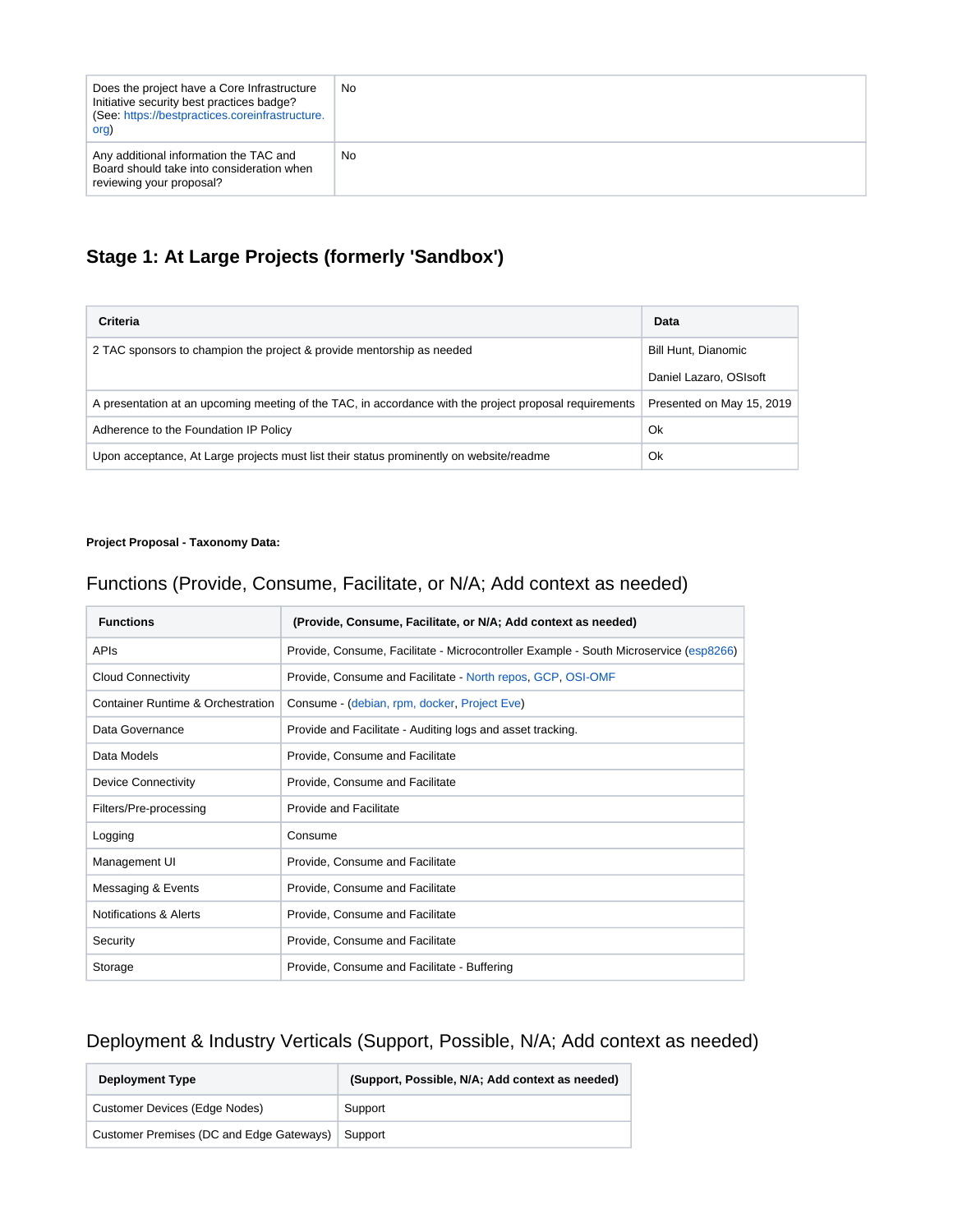| Telco Network Edge (MEC and Far-MEC) | Possible |
|--------------------------------------|----------|
| Telco CO & Regional                  | Possible |
| Cloud Edge & CDNs                    | Possible |
| <b>Public Cloud</b>                  | N/A      |
| Private Cloud                        | N/A      |

### Deployment & Industry Verticals ( or X; Add context as needed)

| Directly applicable Industry/Verticals use cases                                                      | (or X; Add context as needed)             |
|-------------------------------------------------------------------------------------------------------|-------------------------------------------|
| Automotive / Connected Car                                                                            | X                                         |
| Chemicals                                                                                             |                                           |
| Facilities / Building automation                                                                      |                                           |
| Consumer                                                                                              | X                                         |
| Manufacturing                                                                                         | - Production deployments                  |
| Metal & Mining                                                                                        | - PoCs                                    |
| Oil & Gas                                                                                             | - PoCs                                    |
| Pharma                                                                                                | - PoCs                                    |
| <b>Health Care</b>                                                                                    | X                                         |
| Power & Utilities                                                                                     | - Production deployments                  |
| Pulp & Paper                                                                                          |                                           |
| <b>Telco Operators</b>                                                                                | X                                         |
| Telco/Communications Service Provider (Network Equipment Provider)                                    | X                                         |
| Transportation (asset tracking)                                                                       | X                                         |
| Supply Chain                                                                                          | X                                         |
| Preventative Maintenance                                                                              | - Production deployments (Not a vertical) |
| <b>Water Utilities</b>                                                                                | - PoCs                                    |
| Security / Surveillance                                                                               | X                                         |
| Retail / Commerce (physical point of sale with customers)                                             | X                                         |
| Other - Please add if not listed above (please notify TAC-subgroup@lists.lfedge.org when you add one) |                                           |

### Deployments (static v dynamic, connectivity, physical placement) - ( or X; Add context as needed)

| Use Cases                                                                                                                                                             | ( or X; Add context<br>as needed) |
|-----------------------------------------------------------------------------------------------------------------------------------------------------------------------|-----------------------------------|
| Gateways (to Cloud, to other placements)                                                                                                                              |                                   |
| NFV Infrastructure                                                                                                                                                    | X                                 |
| Stationary during their entire usable life / Fixed placement edge constellations / Assume you always have connectivity<br>and you don't need to store & forward.      | X                                 |
| Stationary during active periods, but nomadic between activations (e.g., fixed access) / Not always assumed to have<br>connectivity. Don't expect to store & forward. | X                                 |